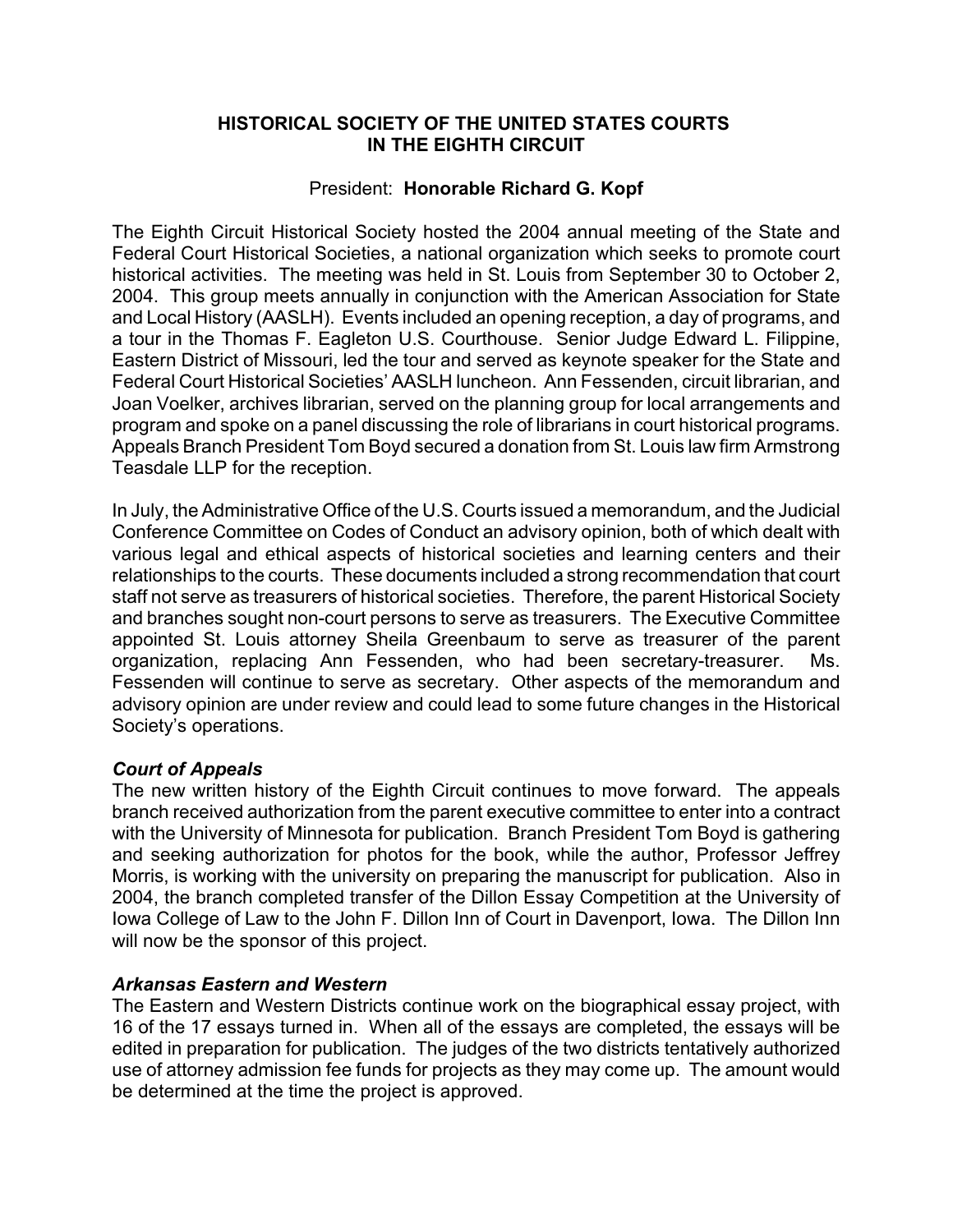### *Iowa Southern*

Videotaping of retirement videos of Judges Hill and Stageman has been completed. A number of the Eighth Circuit courthouse sketches have been sold but a supply still is available for sale. Branch President Richard Lyford was working with Judge Hill to get his portrait completed for presentation in the courthouse.

### *Missouri Eastern*

The branch had an active year with several subcommittees working on various projects. The video interviews group has prepared a questionnaire for submission to each senior and retired judge. After appropriate research has been completed, a professional quality video will be produced for each qualified judge. The publication subcommittee has been contacting potential authors to write a book on the history of the district. The notable cases subcommittee is researching to identify 20 of the most significant cases generated in the eastern district. The education center subcommittee is working on plans for the learning center in the Thomas F. Eagleton U.S. Courthouse in St. Louis. The architecture of courthouses and the famous personalities subcommittees will compile information for use by both the publication and education center subcommittees.

### *Missouri Western*

The branch's main goal is development of an interactive and part-traditional museum on the second public floor of the Kansas City courthouse. Several proposed architectural renderings have now been completed and the Society has formed two fund-raising committees to begin raising the \$350,000 - \$400,000 it will take to fund and maintain such a project.

### *Nebraska*

The Nebraska Branch annually presents the Van Pelt History Prize for the best paper on a matter of legal significance submitted by an undergraduate or law student at any of Nebraska's colleges, universities, or law schools. The reach of the Van Pelt History Prize has been expanded to include high school students participating in the state finals of "Nebraska History Day," which is the state competition in the National History Day contest. The winner of the Van Pelt Prize this year was Chavonn Davis, representing Loup County High School at Taylor, Nebraska. Ms. Davis made a dramatic presentation about Frances Farmer, a movie star incarcerated against her will in a mental hospital in the State of Washington during the 1930's. The presentation included full stage make-up. Efforts by reformers ultimately led to the passage of the federal Mental Health Act of 1983 which makes it unlawful to restrict the liberty of the mentally ill without due process. Work on the written Nebraska history continues. The author, Dr. John Wunder, will now be assisted by a former lawyer who has recently completed his Ph.D.